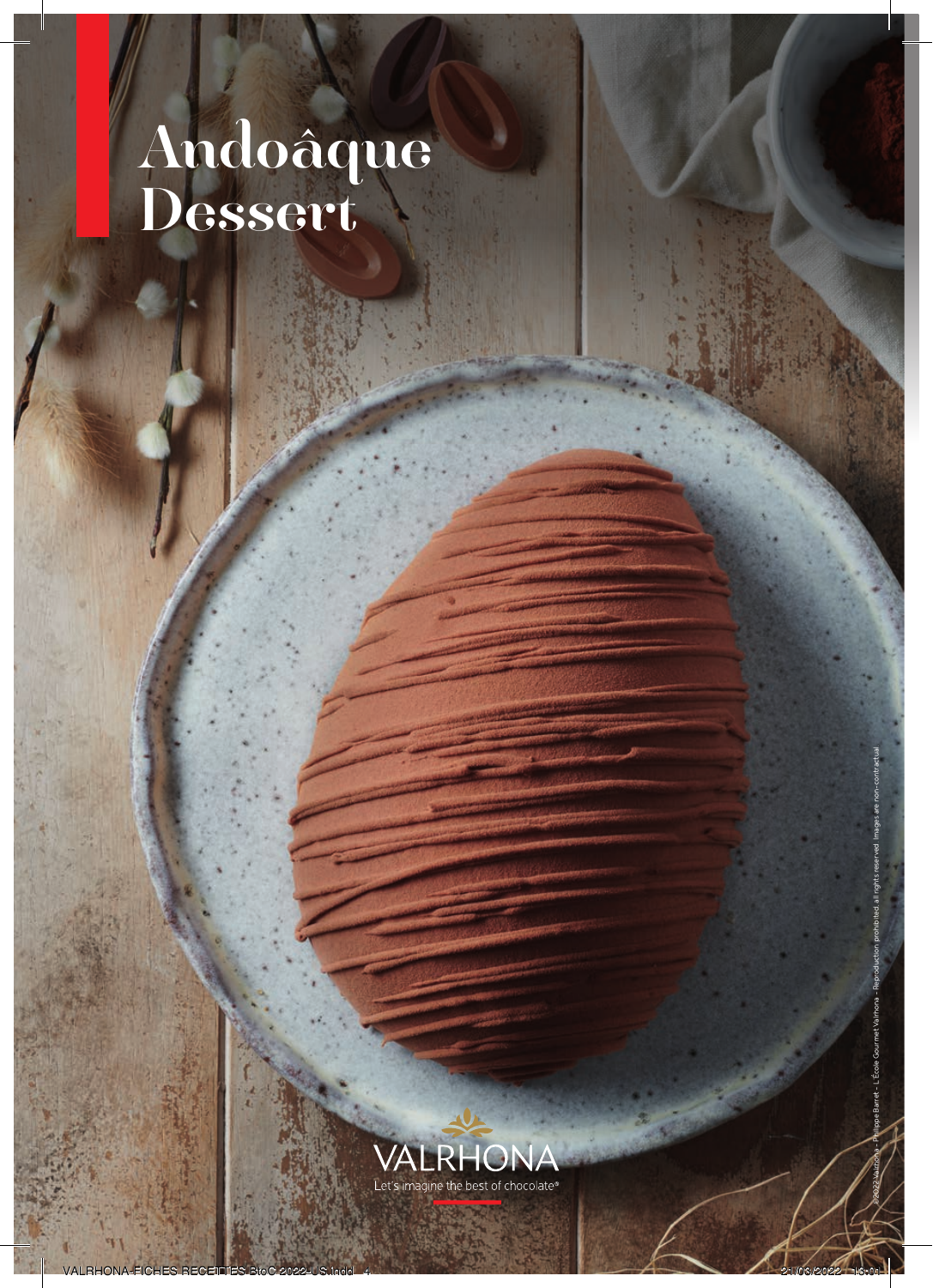



Makes two 16cm egg desserts for 5-6 each

*To be done the day before:* Egg shells Cocoa streusel Chocolate sponge ORIADO 60% & caramel crémeux

*To be done on the day:* ANDOA LAIT 39% chocolate mousse Assembly (plan for a total of 6 hours freezing time)

*Required utensils:* 2 × 16cm egg molds Pastry spatula 2 × 18cm stainless steel rings Velvet spray

#### **EGG SHELLS (TEMPERING USING THE SEEDING METHOD)**

Preparation time: 30 minutes Rest time before use: 2 hours

| 600a | <b>ORIADO 60%</b> chocolate | Melt two thirds of the <b>ORIADO 60%</b> chocolate in a bain-marie or in |
|------|-----------------------------|--------------------------------------------------------------------------|
|      |                             | the microwave. Heat to 120-130°F (50-55°C). Once these temperatures      |
|      |                             | have been reached, add the remaining third of unmelted chocolate.        |
|      |                             | Start mixing by hand, then using an immersion blender. Be careful not    |
|      |                             | to incorporate any air bubbles.                                          |
|      |                             | Check the temperature of the chocolate - it should be 88-90°F (31-32°C). |
|      |                             | The chocolate is now tempered. Make sure you keep the chocolate at       |
|      |                             | this temperature while you work with it. If you need to, use a hairdryer |
|      |                             | to reheat its surface.                                                   |
|      |                             |                                                                          |
|      |                             | Pour the tempered chocolate immediately into two 16cm egg molds          |

Pour the tempered chocolate immediately into two 16cm egg molds and leave to set for 2 hours at room temperature.

#### **COCOA FLEUR DE SEL STREUSEL**

Preparation time: 20 minutes

- 40g Unsalted butter
- 40g Almond flour
- 30g Brown sugar
- 30g Spelt flour\*
- 2g Fleur de sel
- 10g COCOA POWDER

\*See the nutrition tip section at the end of the recipe for an alternative flour.

Mix together the brown sugar, almond flour, spelt flour, salt and COCOA POWDER.

Cut the cold butter into small cubes.

Add the butter and mix using the paddle attachment in a stand mixer until a smooth ball forms.

Make some small, evenly sized balls of dough and place them on a baking sheet lined with parchment paper.

Bake in a fan-assisted oven at 300/320°F (150/160°C) for 12 minutes.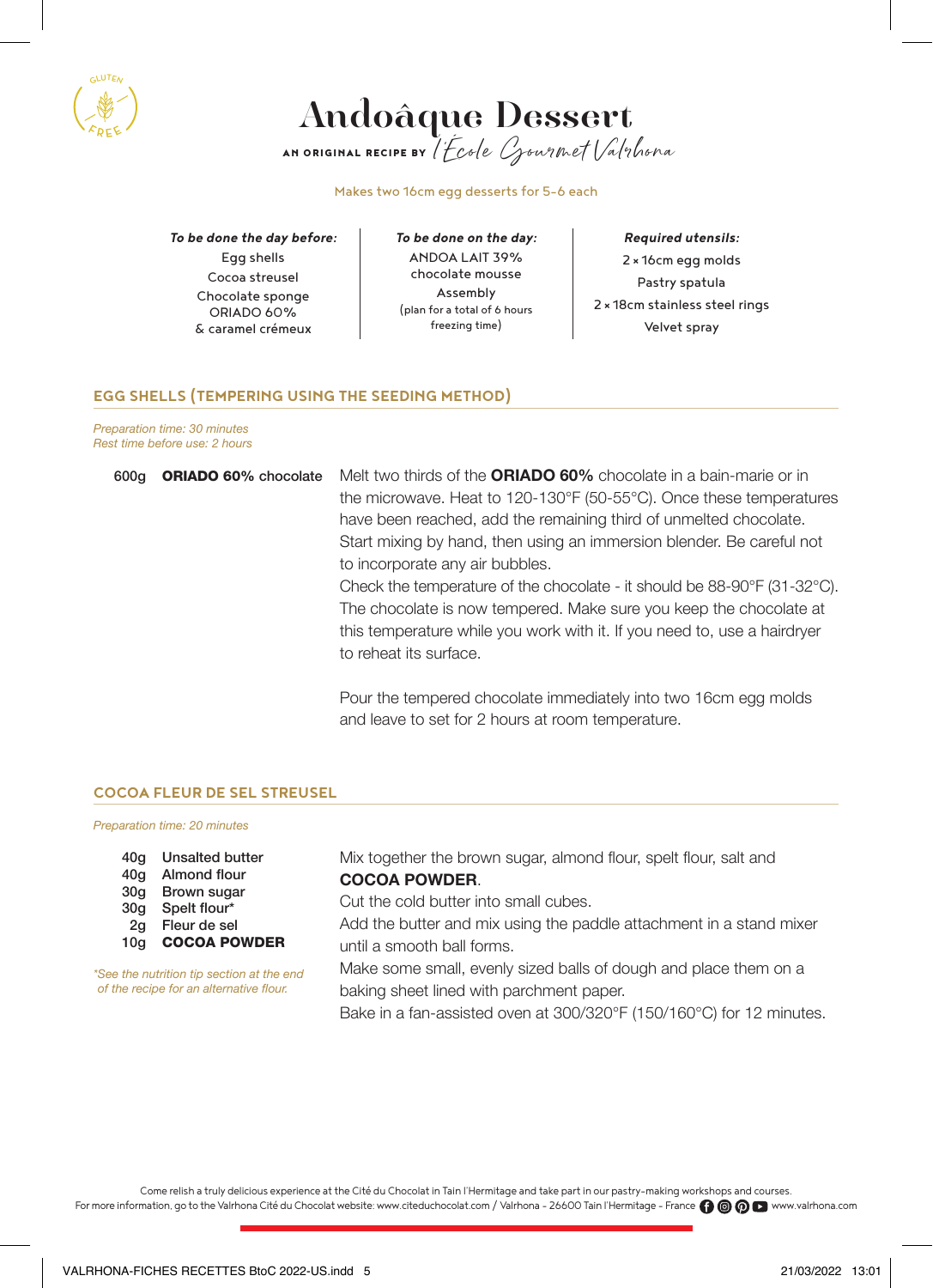## Andoâque Dessert

(Continued)

#### **CHOCOLATE SPONGE WITH SPELT AND MUSCOVADO SUGAR**

#### Preparation time: 30 minutes

| 150g            | Eggs                        |
|-----------------|-----------------------------|
| 40 <sub>q</sub> | Acacia honey                |
| 50q             | Muscovado sugar             |
| 2q              | Fleur de sel                |
| 40q             | Almond flour                |
| 70q             | Spelt flour*                |
| 4q              | <b>Baking powder</b>        |
| 20 <sub>q</sub> | <b>COCOA POWDER</b>         |
| 70q             | Heavy cream 36%             |
| 80a             | <b>Melted butter</b>        |
| 30a             | <b>ORIADO 60%</b> chocolate |
|                 |                             |

\*See the nutrition tip section at the end of the recipe for an alternative flour.

Mix the eggs, honey, muscovado sugar and fleur de sel without whisking. Add the almond flour. Sift together the flour and **COCOA POWDER**, then add the baking powder.

Mix everything together then pour in the cream. Finally add the melted ORIADO 60% chocolate and melted butter.

Pour 265g of the mix in each 18cm-diameter stainless steel ring. Sprinkle on 75g cooked cocoa streusel.

Bake in a fan-assisted oven at 355°F (180°C) for approx. 16 minutes.

#### **ORIADO 60% & CARAMEL CRÉMEUX**

Preparation time: 30 minutes Rest time before use: 4 hours

| 140q<br>70q<br>30q<br>65q | Heavy cream 36%<br>Sugar<br>Salted butter<br><b>ORIADO 60%</b> chocolate | Use the sugar to make a dry caramel. Deglaze with the salted butter<br>and gradually pour in the hot cream. Bring back to a boil, checking<br>that all the sugar has melted.                                    |
|---------------------------|--------------------------------------------------------------------------|-----------------------------------------------------------------------------------------------------------------------------------------------------------------------------------------------------------------|
|                           |                                                                          | Leave it to cool until it is lukewarm, then split it into 3 batches and<br>combine these one by one with the melted <b>ORIADO 60%</b> chocolate.<br>Stir with a spatula.                                        |
|                           |                                                                          | Blend using an immersion blender until the texture is perfectly smooth.<br>Cover the surface with plastic wrap and leave to set in the refrigerator<br>for at least 4 hours until the texture is ready to pipe. |

#### **CRÈME ANGLAISE**

#### Preparation time: 20 minutes

| 100q | 100g Heavy cream 36%<br>Whole milk<br>75g Egg yolks<br>40g Sugar | Bring the cream and milk to a boil and combine with the premixed egg   |
|------|------------------------------------------------------------------|------------------------------------------------------------------------|
|      |                                                                  | yolk-sugar combination (without blanching).                            |
|      |                                                                  | Return to a low heat while mixing with a spatula until the temperature |
|      |                                                                  | reaches 180-183°F (82-84°C).                                           |
|      |                                                                  | Strain and use immediately to create the <b>ANDOA LAIT 39%</b> crème   |
|      |                                                                  | anglaise-style mousse.                                                 |

Come relish a truly delicious experience at the Cité du Chocolat in Tain l'Hermitage and take part in our pastry-making workshops and courses. For more information, go to the Valrhona Cité du Chocolat website: www.citeduchocolat.com / Valrhona - 26600 Tain l'Hermitage - France (1 @ @ D www.valrhona.com